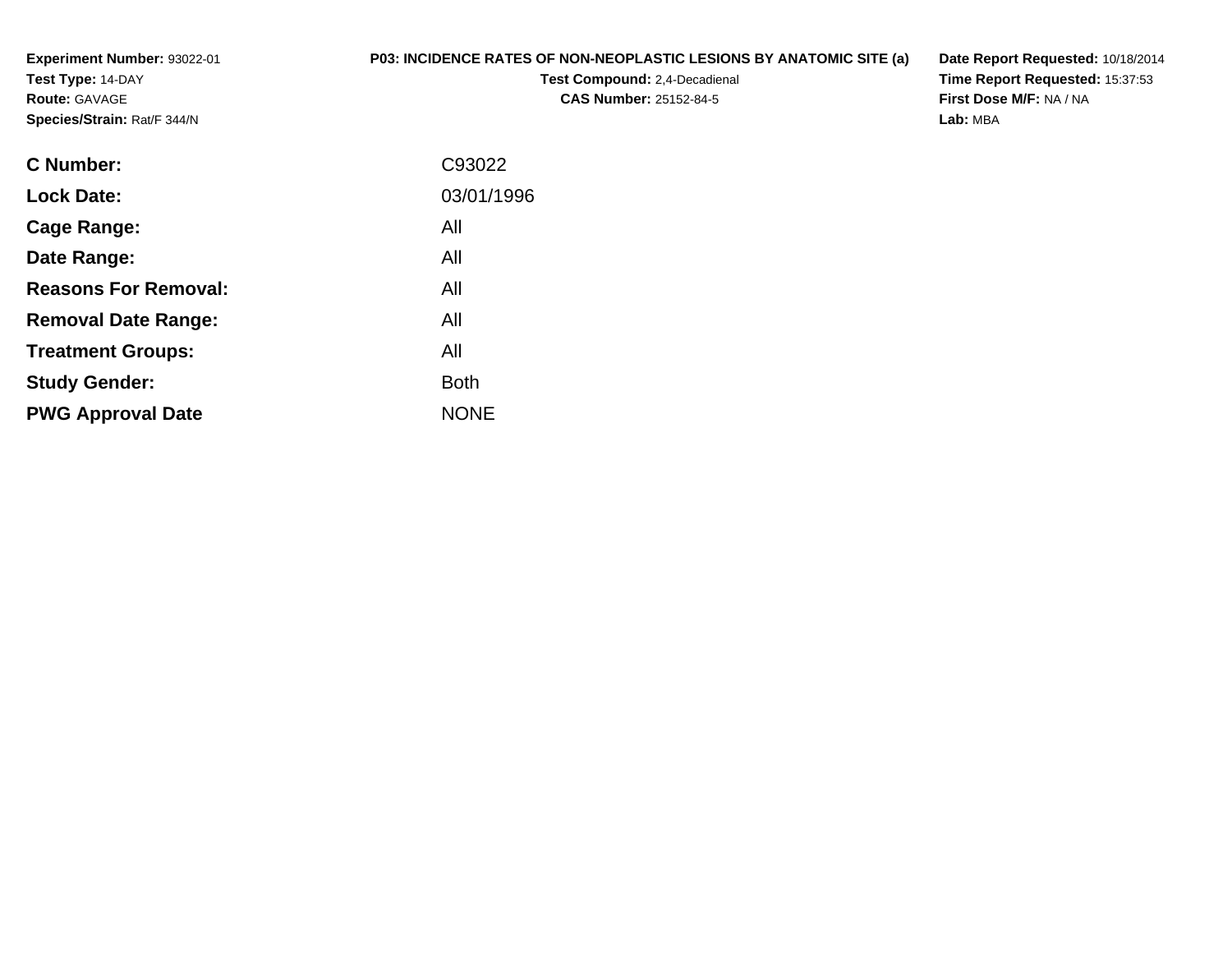| <b>Experiment Number: 93022-01</b><br>Test Type: 14-DAY<br>Route: GAVAGE<br>Species/Strain: Rat/F 344/N                                                                                                                                  |                      | P03: INCIDENCE RATES OF NON-NEOPLASTIC LESIONS BY ANATOMIC SITE (a)<br>Test Compound: 2,4-Decadienal<br><b>CAS Number: 25152-84-5</b> | Date Report Requested: 10/18/2014<br>Time Report Requested: 15:37:53<br>First Dose M/F: NA / NA<br>Lab: MBA |                   |                                           |                               |
|------------------------------------------------------------------------------------------------------------------------------------------------------------------------------------------------------------------------------------------|----------------------|---------------------------------------------------------------------------------------------------------------------------------------|-------------------------------------------------------------------------------------------------------------|-------------------|-------------------------------------------|-------------------------------|
| F 344/N Rat MALE                                                                                                                                                                                                                         | <b>MG/KG</b><br>0.0  | 45.0<br><b>MG/KG</b>                                                                                                                  | 133.0 MG/KG                                                                                                 | 400.0 MG/KG       | 1200.0 MG/KG                              | 3600.0 MG/KG                  |
| <b>Disposition Summary</b>                                                                                                                                                                                                               |                      |                                                                                                                                       |                                                                                                             |                   |                                           |                               |
| <b>Animals Initially In Study</b><br><b>Early Deaths</b><br><b>Moribund Sacrifice</b>                                                                                                                                                    | 5                    | $5\phantom{.0}$                                                                                                                       | $5\phantom{.0}$                                                                                             | $5\phantom{.0}$   | 5                                         | 5<br>$\mathbf 1$              |
| <b>Natural Death</b><br><b>Survivors</b>                                                                                                                                                                                                 |                      |                                                                                                                                       |                                                                                                             |                   |                                           | 4                             |
| <b>Terminal Sacrifice</b><br><b>Animals Examined Microscopically</b>                                                                                                                                                                     | $5\phantom{.0}$<br>5 | ${\bf 5}$                                                                                                                             | $5\phantom{.0}$                                                                                             | 5<br>5            | 5<br>5                                    | $5\phantom{.0}$               |
| <b>ALIMENTARY SYSTEM</b><br>Liver<br>Stomach, Forestomach<br>Epithelium, Hyperplasia, Diffuse<br>Ulcer, Acute, Diffuse<br>Ulcer, Chronic Active, Focal<br>Stomach, Glandular<br>CARDIOVASCULAR SYSTEM<br>None<br><b>ENDOCRINE SYSTEM</b> | (5)<br>(5)<br>(0)    | (0)<br>(0)<br>(0)                                                                                                                     | (0)<br>(0)<br>(0)                                                                                           | (0)<br>(5)<br>(0) | (5)<br>(5)<br>5 (100%)<br>5 (100%)<br>(0) | (5)<br>(5)<br>5 (100%)<br>(1) |
| None<br><b>GENERAL BODY SYSTEM</b><br>None                                                                                                                                                                                               |                      |                                                                                                                                       |                                                                                                             |                   |                                           |                               |
| <b>GENITAL SYSTEM</b><br>None<br><b>HEMATOPOIETIC SYSTEM</b><br>Thymus<br>Hemorrhage                                                                                                                                                     | (0)                  | (0)                                                                                                                                   | (0)                                                                                                         | (0)               | (0)                                       | (1)<br>1 (100%)               |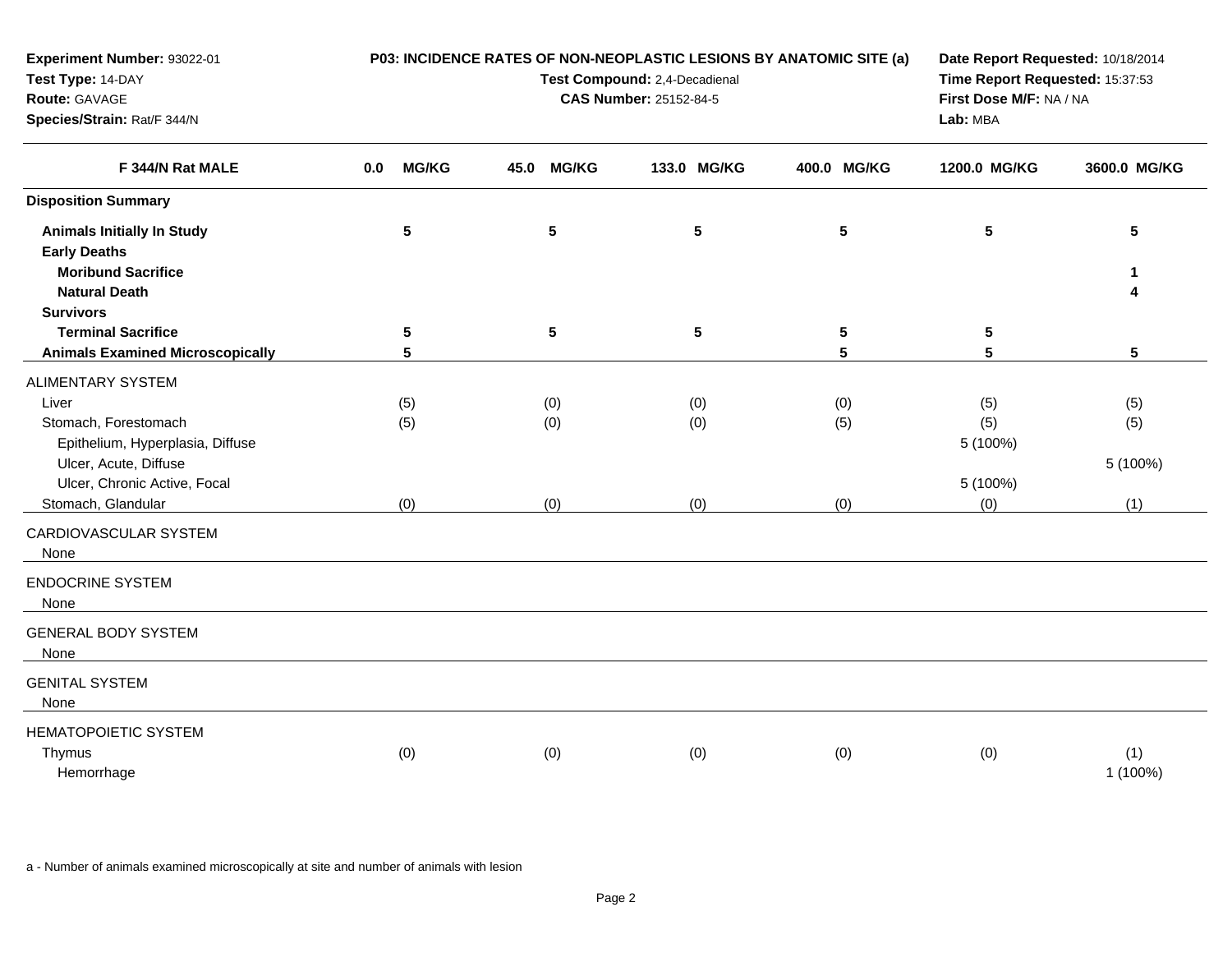| Experiment Number: 93022-01<br>Test Type: 14-DAY<br><b>Route: GAVAGE</b><br>Species/Strain: Rat/F 344/N | P03: INCIDENCE RATES OF NON-NEOPLASTIC LESIONS BY ANATOMIC SITE (a) | Date Report Requested: 10/18/2014<br>Time Report Requested: 15:37:53<br>First Dose M/F: NA / NA<br>Lab: MBA |             |             |              |              |
|---------------------------------------------------------------------------------------------------------|---------------------------------------------------------------------|-------------------------------------------------------------------------------------------------------------|-------------|-------------|--------------|--------------|
| F 344/N Rat MALE                                                                                        | <b>MG/KG</b><br>0.0                                                 | <b>MG/KG</b><br>45.0                                                                                        | 133.0 MG/KG | 400.0 MG/KG | 1200.0 MG/KG | 3600.0 MG/KG |
| <b>INTEGUMENTARY SYSTEM</b><br>Skin                                                                     | (0)<br>(0)<br>(0)<br>(0)                                            |                                                                                                             |             | (0)         | (1)          |              |
| MUSCULOSKELETAL SYSTEM<br>None                                                                          |                                                                     |                                                                                                             |             |             |              |              |
| NERVOUS SYSTEM<br>None                                                                                  |                                                                     |                                                                                                             |             |             |              |              |
| <b>RESPIRATORY SYSTEM</b><br>None                                                                       |                                                                     |                                                                                                             |             |             |              |              |
| SPECIAL SENSES SYSTEM<br>None                                                                           |                                                                     |                                                                                                             |             |             |              |              |
| URINARY SYSTEM<br>Kidney                                                                                | (5)                                                                 | (0)                                                                                                         | (0)         | (0)         | (5)          | (4)          |

\*\*\*END OF MALE DATA\*\*\*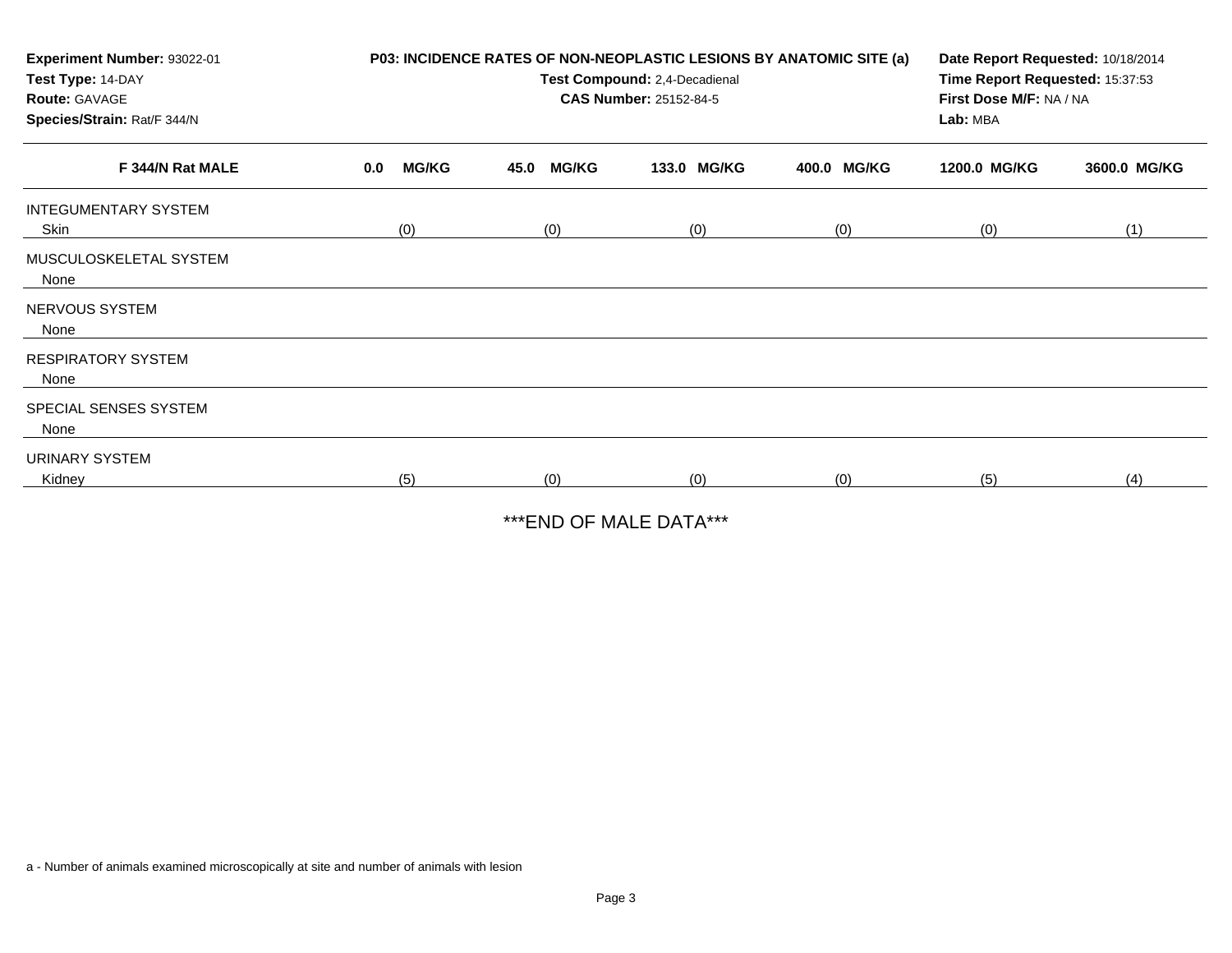| <b>Experiment Number: 93022-01</b><br>Test Type: 14-DAY<br>Route: GAVAGE<br>Species/Strain: Rat/F 344/N                                                                                |                     | P03: INCIDENCE RATES OF NON-NEOPLASTIC LESIONS BY ANATOMIC SITE (a)<br>Test Compound: 2,4-Decadienal<br><b>CAS Number: 25152-84-5</b> | Date Report Requested: 10/18/2014<br>Time Report Requested: 15:37:53<br>First Dose M/F: NA / NA<br>Lab: MBA |             |                                             |                        |
|----------------------------------------------------------------------------------------------------------------------------------------------------------------------------------------|---------------------|---------------------------------------------------------------------------------------------------------------------------------------|-------------------------------------------------------------------------------------------------------------|-------------|---------------------------------------------|------------------------|
| F 344/N Rat FEMALE                                                                                                                                                                     | <b>MG/KG</b><br>0.0 | <b>KG/KG</b><br>45.0                                                                                                                  | 133.0 MG/KG                                                                                                 | 400.0 MG/KG | 1200.0 MG/KG                                | 3600.0 MG/KG           |
| <b>Disposition Summary</b>                                                                                                                                                             |                     |                                                                                                                                       |                                                                                                             |             |                                             |                        |
| <b>Animals Initially In Study</b><br><b>Early Deaths</b>                                                                                                                               | $5\phantom{.0}$     | 5                                                                                                                                     | $5\phantom{.0}$                                                                                             | 5           | 5                                           | $5\phantom{.0}$        |
| <b>Natural Death</b><br><b>Survivors</b>                                                                                                                                               |                     |                                                                                                                                       | 1                                                                                                           |             |                                             | $5\phantom{.0}$        |
| <b>Terminal Sacrifice</b><br><b>Animals Examined Microscopically</b>                                                                                                                   | 5<br>5              | 5                                                                                                                                     | $\overline{\mathbf{4}}$                                                                                     | 5<br>5      | 5<br>5                                      | $5\phantom{.0}$        |
| <b>ALIMENTARY SYSTEM</b><br>Liver<br>Stomach, Forestomach<br>Epithelium, Hyperplasia, Diffuse<br>Inflammation, Chronic Active<br>Ulcer, Acute, Diffuse<br>Ulcer, Chronic Active, Focal | (5)<br>(5)          | (0)<br>(0)                                                                                                                            | (0)<br>(0)                                                                                                  | (0)<br>(5)  | (5)<br>(5)<br>5 (100%)<br>1(20%)<br>4 (80%) | (5)<br>(5)<br>5 (100%) |
| CARDIOVASCULAR SYSTEM<br>None                                                                                                                                                          |                     |                                                                                                                                       |                                                                                                             |             |                                             |                        |
| <b>ENDOCRINE SYSTEM</b><br>None                                                                                                                                                        |                     |                                                                                                                                       |                                                                                                             |             |                                             |                        |
| <b>GENERAL BODY SYSTEM</b><br>None                                                                                                                                                     |                     |                                                                                                                                       |                                                                                                             |             |                                             |                        |
| <b>GENITAL SYSTEM</b><br>None                                                                                                                                                          |                     |                                                                                                                                       |                                                                                                             |             |                                             |                        |
| HEMATOPOIETIC SYSTEM<br>Thymus<br>Hemorrhage                                                                                                                                           | (0)                 | (0)                                                                                                                                   | (0)                                                                                                         | (0)         | (0)                                         | (3)<br>$3(100\%)$      |
| <b>INTEGUMENTARY SYSTEM</b>                                                                                                                                                            |                     |                                                                                                                                       |                                                                                                             |             |                                             |                        |